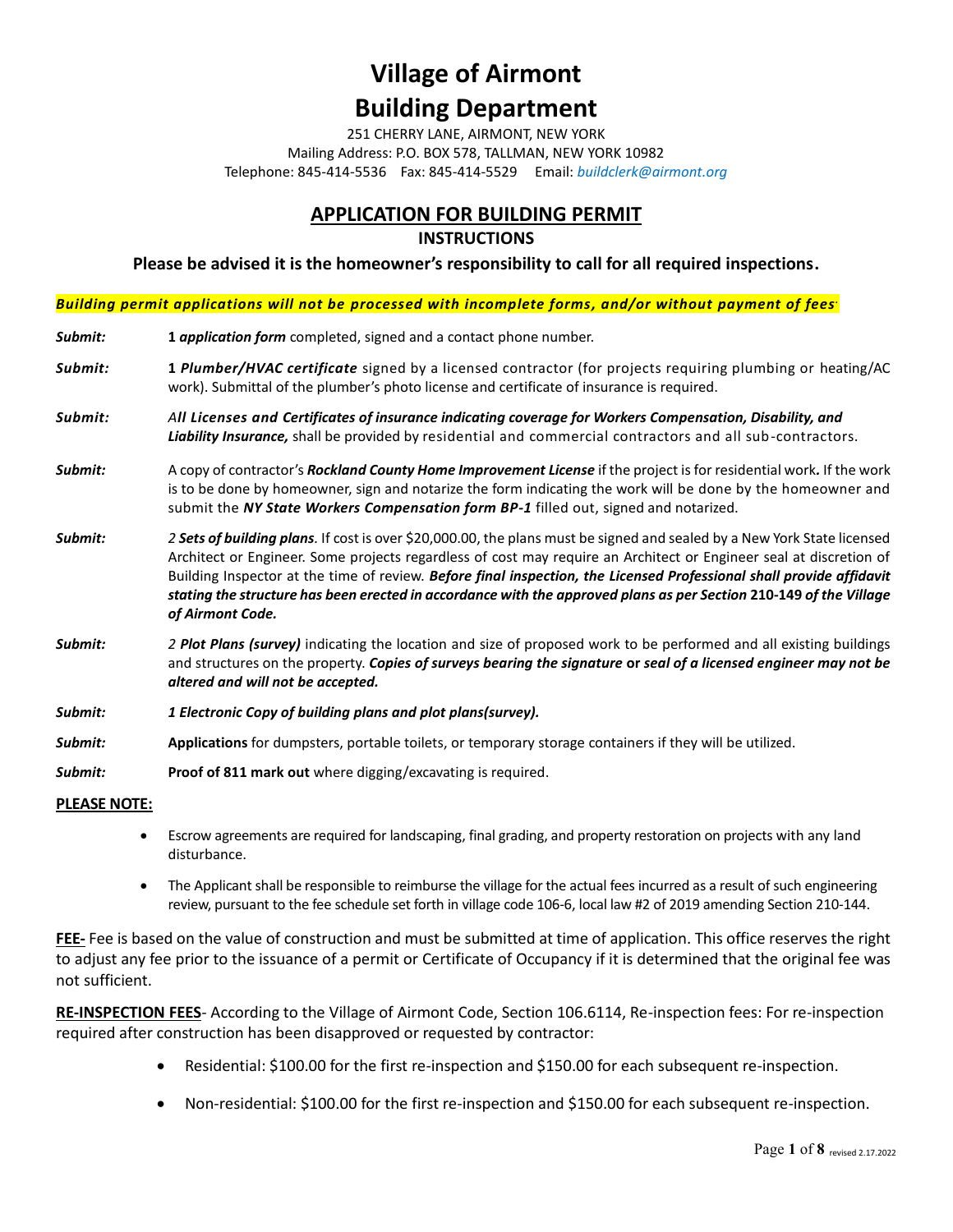251 CHERRY LANE, AIRMONT, NEW YORK Mailing Address: P.O. BOX 578, TALLMAN, NEW YORK 10982 Telephone: 845-414-5536 Fax: 845-414-5529 Email: *buildclerk@airmont.org*

### **APPLICATION FOR BUILDING PERMIT**

Dear Owner,

A Certificate of Occupancy or Compliance must be issued for the work covered by this Building Permit. **All required inspections must be made** in order for a Certificate of Occupancy or Compliance to be issued, and it is **your responsibility** to make sure that such inspections are made, including electrical inspections (if applicable) by the New York State Board of Fire Underwriters.

A lack of Certificate of Occupancy or Compliance constitutes a violation and will cause serious problems when you decide to sell or refinance your home.

This building permit is good for **ONE YEAR** from the date it is issued. Please make sure that a Certificate of Occupancy is issued before you use the area covered by this permit. Failure to do so may result in the imposition of daily fines.

The **owner must call** for all required inspections.

The Building Inspector shall examine or cause to be examined all applications for permits and the plans, specifications and documents filed therewith, pursuant to Village of Airmont Local Law 210-144.b,

- 1) to increase the building footprint by 25% or more,
- 2) to increase the impervious areas on a site by 25% or more,
- 3) that in the opinion of the Building Inspector, requires engineering input for stormwater management issues,
- 4) to construct a retaining wall three feet above grade or taller,
- 5) for lot regrading that, in the opinion of the Building Inspector, may affect existing drainage patterns,
- 6) for construction or renovation of an in-ground swimming pool
- 7) for grading permits and/or soil importation, the Building Inspector may request that the Village Engineer review the application.

The applicant shall be responsible to reimburse the Village for the actual fees incurred as a result of such engineering review pursuant to the fee schedule set forth in **Village Code § 106-6**.

DATE **DATE** PROPERTY OWNER SIGNATURE

\_\_\_\_\_\_\_\_\_\_\_\_\_\_\_ \_\_\_\_\_\_\_\_\_\_\_\_\_\_\_\_\_\_\_\_\_\_\_\_\_\_\_\_\_\_\_\_\_\_\_\_\_\_\_\_\_\_\_\_\_\_\_\_\_\_\_\_\_\_\_\_\_\_\_\_\_\_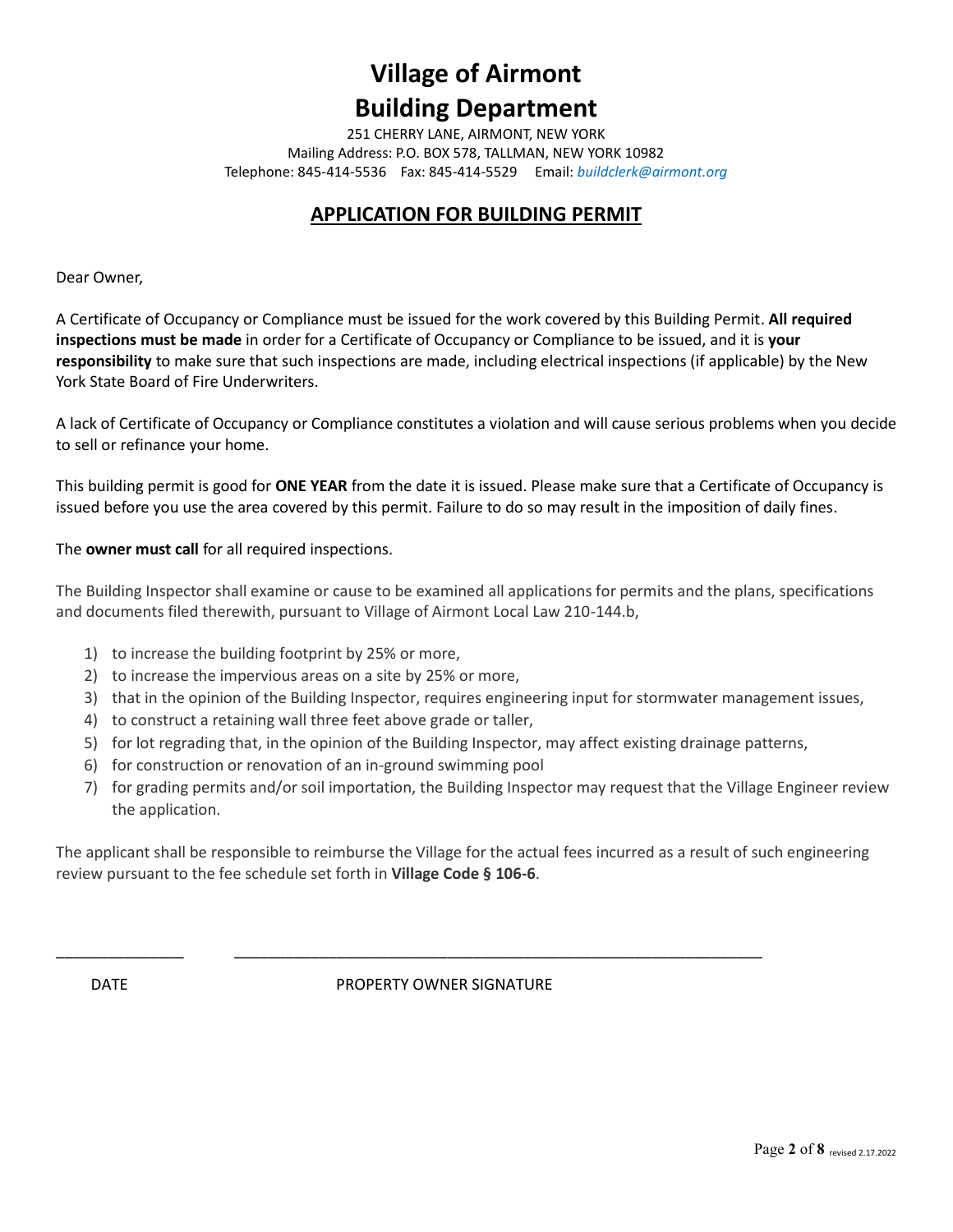251 CHERRY LANE, AIRMONT, NEW YORK Mailing Address: P.O. BOX 578, TALLMAN, NEW YORK 10982 Telephone: 845-414-5536 Fax: 845-414-5529 Email: *buildclerk@airmont.org*

### **APPLICATION FOR BUILDING PERMIT**

**An incomplete application will NOT be processed. Please enter N/A if a section is not applicable**

# **PROJECT LOCATION & INFORMATION** Street Address: \_\_\_\_\_\_\_\_\_\_\_\_\_\_\_\_\_\_\_\_\_\_\_\_\_\_\_\_\_\_\_\_\_\_\_\_\_\_\_\_\_\_\_\_\_\_\_\_\_\_\_\_\_\_\_ Tax Map#: \_\_\_\_\_\_\_\_\_\_\_\_\_\_\_\_ Zone \_\_\_\_\_\_\_\_\_ Current Use of Property: \_\_\_\_\_\_\_\_\_\_\_\_\_\_\_\_\_\_\_\_\_\_\_\_\_\_\_\_\_\_\_\_\_\_ Proposed Use of Property: \_\_\_\_\_\_\_\_\_\_\_\_\_\_\_\_\_\_\_\_\_\_\_\_\_\_\_\_\_\_\_\_ **OWNER IDENTIFICATION**  Name:  $\blacksquare$  Address: \_\_\_\_\_\_\_\_\_\_\_\_\_\_\_\_\_\_\_\_\_\_\_\_\_\_\_\_\_\_\_\_\_\_\_\_\_\_\_\_\_\_\_\_\_\_\_\_\_\_\_\_\_\_\_\_\_\_\_\_\_\_\_\_\_\_\_\_\_\_\_\_\_\_\_\_\_\_\_\_\_\_\_\_\_\_\_\_\_\_\_\_\_\_\_\_\_\_\_\_\_\_ Phone: \_\_\_\_\_\_\_\_\_\_\_\_\_\_\_\_\_\_\_\_\_\_\_\_\_\_\_\_\_\_\_\_ Cell#: \_\_\_\_\_\_\_\_\_\_\_\_\_\_\_\_\_\_\_\_\_\_\_\_\_\_\_\_\_\_\_\_\_\_\_\_ Email: \_\_\_\_\_\_\_\_\_\_\_\_\_\_\_\_\_\_\_\_\_\_\_  **TYPE OF CONSTRUCTION OR IMPROVEMENT** ❑New Building *(Proposed use is): \_\_\_\_\_\_\_\_\_\_\_\_\_\_\_\_\_\_\_\_\_\_\_\_\_\_\_\_\_\_\_\_\_\_\_\_\_\_\_\_\_\_\_\_\_\_\_\_\_\_\_\_\_\_\_\_\_\_\_\_\_\_\_\_\_\_\_\_\_\_\_\_\_\_\_\_\_* ❑Conversion *(Current use) \_\_\_\_\_\_\_\_\_\_\_\_\_\_\_\_\_\_\_\_\_\_\_\_\_\_\_\_\_\_\_\_\_\_\_\_* (Proposed use) \_\_\_\_\_\_\_\_\_\_\_\_\_\_\_\_\_\_\_\_\_\_\_\_\_\_\_\_\_\_ ❑Addition ❑Alteration ❑Repair/Replacement ❑Relocation ❑ Demolition ❑Misc. Structure or Equipment ❑Above Ground Pool ❑ In-Ground Pool *(Contact Building Dept. for additional pool requirements)*  **PROJECT DESCRIPTION**: \_\_\_\_\_\_\_\_\_\_\_\_\_\_\_\_\_\_\_\_\_\_\_\_\_\_\_\_\_\_\_\_\_\_\_\_\_\_\_\_\_\_\_\_\_\_\_\_\_\_\_\_\_\_\_\_\_\_\_\_\_\_\_\_\_\_\_\_\_\_\_ \_\_\_\_\_\_\_\_\_\_\_\_\_\_\_\_\_\_\_\_\_\_\_\_\_\_\_\_\_\_\_\_\_\_\_\_\_\_\_\_\_\_\_\_\_\_\_\_\_\_\_\_\_\_\_\_\_\_\_\_\_\_\_\_\_\_\_\_\_\_\_\_\_\_\_\_\_\_\_\_\_\_\_\_\_\_\_\_\_\_\_ \_\_\_\_ \_\_\_\_\_\_\_\_\_\_\_\_\_\_\_\_\_\_\_\_\_\_\_\_\_\_\_\_\_\_\_\_\_\_\_\_\_\_\_\_\_\_\_\_\_\_\_\_\_\_\_\_\_\_\_\_\_\_\_\_\_\_\_\_\_\_\_\_\_\_\_\_\_\_\_\_\_\_\_\_\_\_\_\_\_\_\_\_\_\_\_\_\_\_\_ \_\_\_\_\_\_\_\_\_\_\_\_\_\_\_\_\_\_\_\_\_\_\_\_\_\_\_\_\_\_\_\_\_\_\_\_\_\_\_\_\_\_\_\_\_\_\_\_\_\_\_\_\_\_\_\_\_\_\_\_\_\_\_\_\_\_\_\_\_\_\_\_\_\_\_\_\_\_\_\_\_\_\_\_\_\_\_\_\_\_\_\_\_\_\_ \_\_\_\_\_\_\_\_\_\_\_\_\_\_\_\_\_\_\_\_\_\_\_\_\_\_\_\_\_\_\_\_\_\_\_\_\_\_\_\_\_\_\_\_\_\_\_\_\_\_\_\_\_\_\_\_\_\_\_\_\_\_\_\_\_\_\_\_\_\_\_\_\_\_\_\_\_\_\_\_\_\_\_\_\_\_\_\_\_\_\_\_\_\_\_  **ESTIMATED VALUE OF CONSTRUCTION: \_\_\_\_\_\_\_\_\_\_\_\_\_\_\_\_\_\_\_\_\_\_\_\_\_\_\_\_\_\_\_\_\_\_\_\_\_\_\_\_\_\_\_\_\_\_\_\_\_\_\_\_\_\_\_**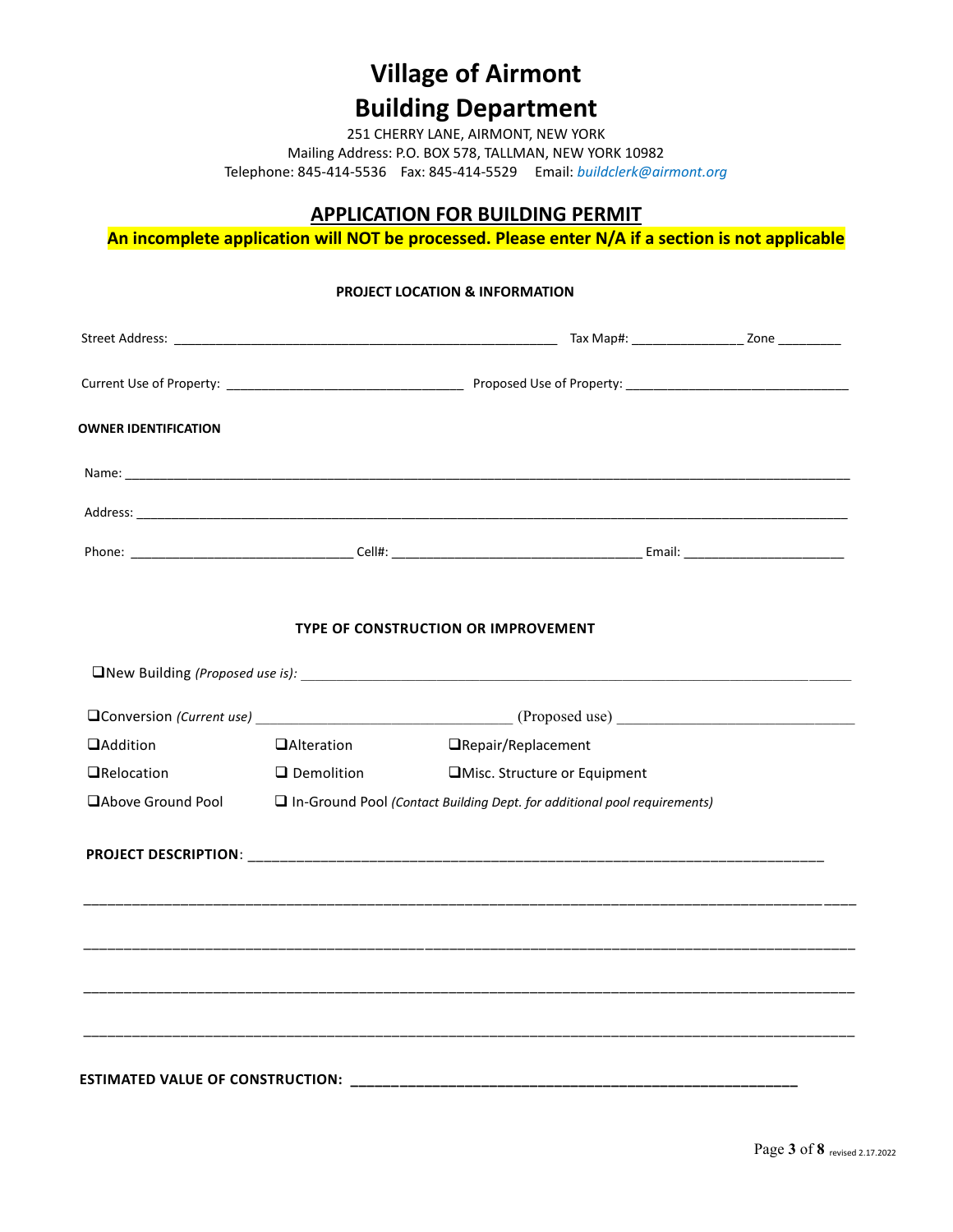251 CHERRY LANE, AIRMONT, NEW YORK Mailing Address: P.O. BOX 578, TALLMAN, NEW YORK 10982 Telephone: 845-414-5536 Fax: 845-414-5529 Email: *buildclerk@airmont.org*

### **APPLICATION FOR BUILDING PERMIT**

**An incomplete application will NOT be processed. Please enter N/A if a section is not applicable**

**DESIGNERS & CONTRACTORS PLEASE ATTACH COPIES OF ALL LICENSES AND CERTIFICATES OF INSURANCE**

| 1. ARCHITECT INFORMATION             |                               |
|--------------------------------------|-------------------------------|
|                                      |                               |
|                                      |                               |
|                                      |                               |
| 2. ENGINEER INFORMATION              |                               |
|                                      |                               |
|                                      |                               |
|                                      |                               |
| 3. GENERAL CONTRACTOR INFORMATION    |                               |
|                                      |                               |
|                                      |                               |
|                                      |                               |
| 4. ELECTRICAL CONTRACTOR INFORMATION |                               |
|                                      |                               |
|                                      |                               |
|                                      |                               |
| 5. PLUMBING CONTRACTOR INFORMATION   |                               |
|                                      |                               |
|                                      |                               |
|                                      |                               |
| 6. MECHANICAL CONTRACTOR INFORMATION |                               |
|                                      | _____________________________ |
|                                      |                               |
|                                      |                               |
| 7. SUB-CONTRACTOR INFORMATION        |                               |
|                                      |                               |
|                                      |                               |
|                                      |                               |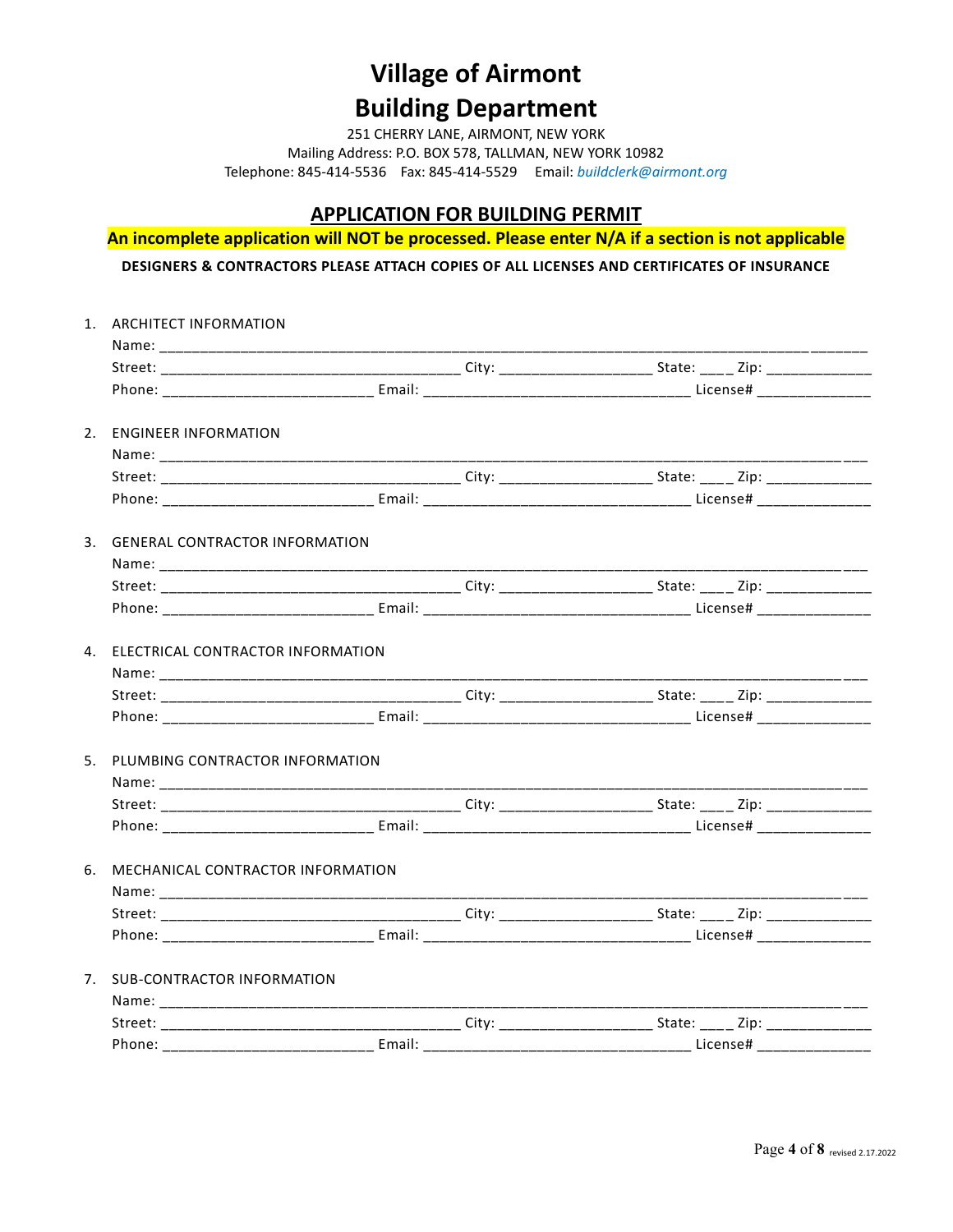251 CHERRY LANE, AIRMONT, NEW YORK Mailing Address: P.O. BOX 578, TALLMAN, NEW YORK 10982 Telephone: 845-414-5536 Fax: 845-414-5529 Email: *buildclerk@airmont.org*

#### **APPLICATION FOR BUILDING PERMIT**

**An incomplete application will NOT be processed. Please enter N/A if a section is not applicable**

#### **AFFIDAVIT OF OWNERSHIP**

State of New York, SS: County of Rockland

|                                                                                                                                         | being duly sworn, deposes and says that he/she resides at |                           |     |  |  |
|-----------------------------------------------------------------------------------------------------------------------------------------|-----------------------------------------------------------|---------------------------|-----|--|--|
|                                                                                                                                         |                                                           |                           |     |  |  |
| in fee of all that certain lot, piece of parcel of land situated, lying and being in the Village of Airmont Tax Map and that hereby     |                                                           |                           |     |  |  |
| authorize in his behalf the filing of an application for a Building Permit and /or Certificate of Occupancy, and that the statements of |                                                           |                           |     |  |  |
| fact contained in said application are true.                                                                                            |                                                           |                           |     |  |  |
|                                                                                                                                         |                                                           | <b>OWNER</b>              |     |  |  |
| <b>STREET</b>                                                                                                                           | <b>CITY</b>                                               | <b>STATE</b>              | ZIP |  |  |
|                                                                                                                                         |                                                           |                           |     |  |  |
|                                                                                                                                         | <b>MONTH</b>                                              | <b>YEAR</b>               |     |  |  |
|                                                                                                                                         |                                                           | <b>NOTARY PUBLIC</b>      |     |  |  |
|                                                                                                                                         |                                                           |                           |     |  |  |
|                                                                                                                                         |                                                           |                           |     |  |  |
|                                                                                                                                         |                                                           |                           |     |  |  |
|                                                                                                                                         |                                                           |                           |     |  |  |
|                                                                                                                                         |                                                           |                           |     |  |  |
| <b>DATE</b>                                                                                                                             |                                                           | <b>BUILDING INSPECTOR</b> |     |  |  |
| <b>Variance Received YES/NO</b>                                                                                                         |                                                           |                           |     |  |  |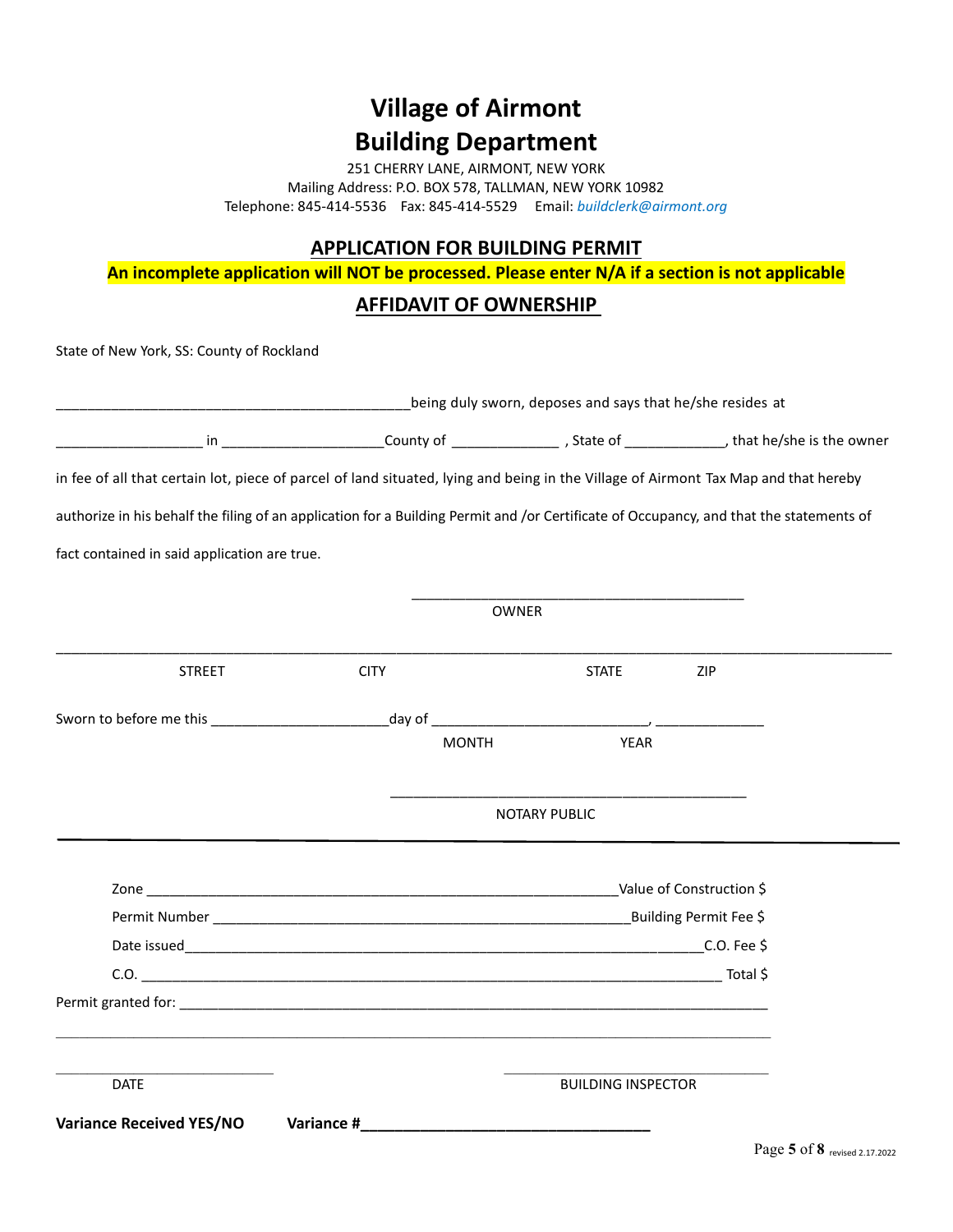251 CHERRY LANE, AIRMONT, NEW YORK Mailing Address: P.O. BOX 578, TALLMAN, NEW YORK 10982 Telephone: 845-414-5536 Fax: 845-414-5529 Email: *buildclerk@airmont.org*

### **APPLICATION FOR BUILDING PERMIT**

**An incomplete application will NOT be processed.**

**TO BE COMPLETED BY THE PLUMBER CONTRACTOR**

| <b>WORK TO BE DONE AT:</b>                                                     |                                                          |                                 |                                                                           |                     |  |
|--------------------------------------------------------------------------------|----------------------------------------------------------|---------------------------------|---------------------------------------------------------------------------|---------------------|--|
|                                                                                |                                                          |                                 |                                                                           |                     |  |
| PLUMBING CONTRACTOR INFORMATION                                                |                                                          |                                 |                                                                           |                     |  |
|                                                                                |                                                          |                                 |                                                                           |                     |  |
|                                                                                |                                                          |                                 |                                                                           |                     |  |
|                                                                                |                                                          |                                 |                                                                           |                     |  |
|                                                                                |                                                          | <b>FIXTURES TO BE INSTALLED</b> |                                                                           |                     |  |
| $\Box$ Bathtubs<br>$\Box$ Kitchen Sink(s)                                      | $\Box$ Laundry Tubs                                      |                                 | $\Box$ Urinals $\Box$ Lavatory(s) $\Box$ Shower(s) $\Box$ Water Closet(s) |                     |  |
|                                                                                | TOTAL NUMBER OF FIXTURES: ________                       |                                 |                                                                           |                     |  |
| Check all that apply:<br>$\Box$ New Building $\Box$ Alteration $\Box$ Addition |                                                          |                                 | $\Box$ Repair                                                             |                     |  |
|                                                                                |                                                          |                                 |                                                                           | PLUMBER'S SIGNATURE |  |
|                                                                                | SUBMIT DIAGRAM & INFORMATION PERTINENT TO WORK PROPOSED. |                                 |                                                                           |                     |  |
|                                                                                |                                                          |                                 |                                                                           |                     |  |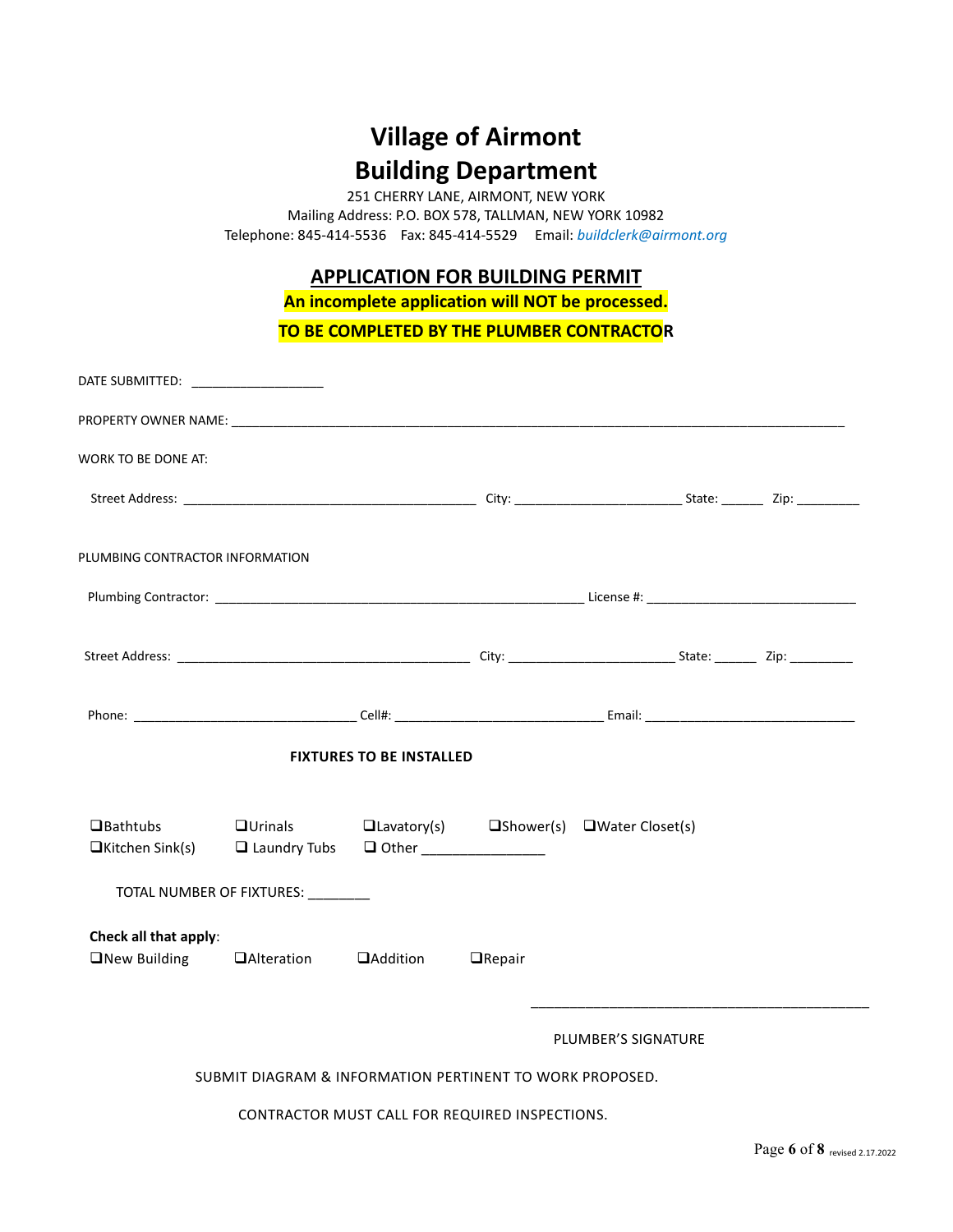251 CHERRY LANE, AIRMONT, NEW YORK Mailing Address: P.O. BOX 578, TALLMAN, NEW YORK 10982 Telephone: 845-414-5536 Fax: 845-414-5529 Email: *[buildclerk@airmont.org](mailto:buildclerk@airmont.org)*

### **APPLICATION FOR BUILDING PERMIT**

#### *PLEASE ATTACH A SKETCH OR PLOT PLAN OF PROJECT LOCATION AND DETAILS*

Three copies of the plot plan or sketch must be made as part of this application and must include the following information:

- 1. Location of proposed structure or addition showing the number of stories and all exterior dimensions.
- 2. The distance of the proposal from all lot lines.
- 3. The distance of the proposal from any structure including neighboring structures.
- 4. The depth of the proposed foundation or footers.
- 5. The maximum percentage of the lot to be covered by the building.
- 6. A bulk table containing actual/proposed.
- 7. A seal and signature of a licensed professional.
- 8. Any trees to be removed and their locations